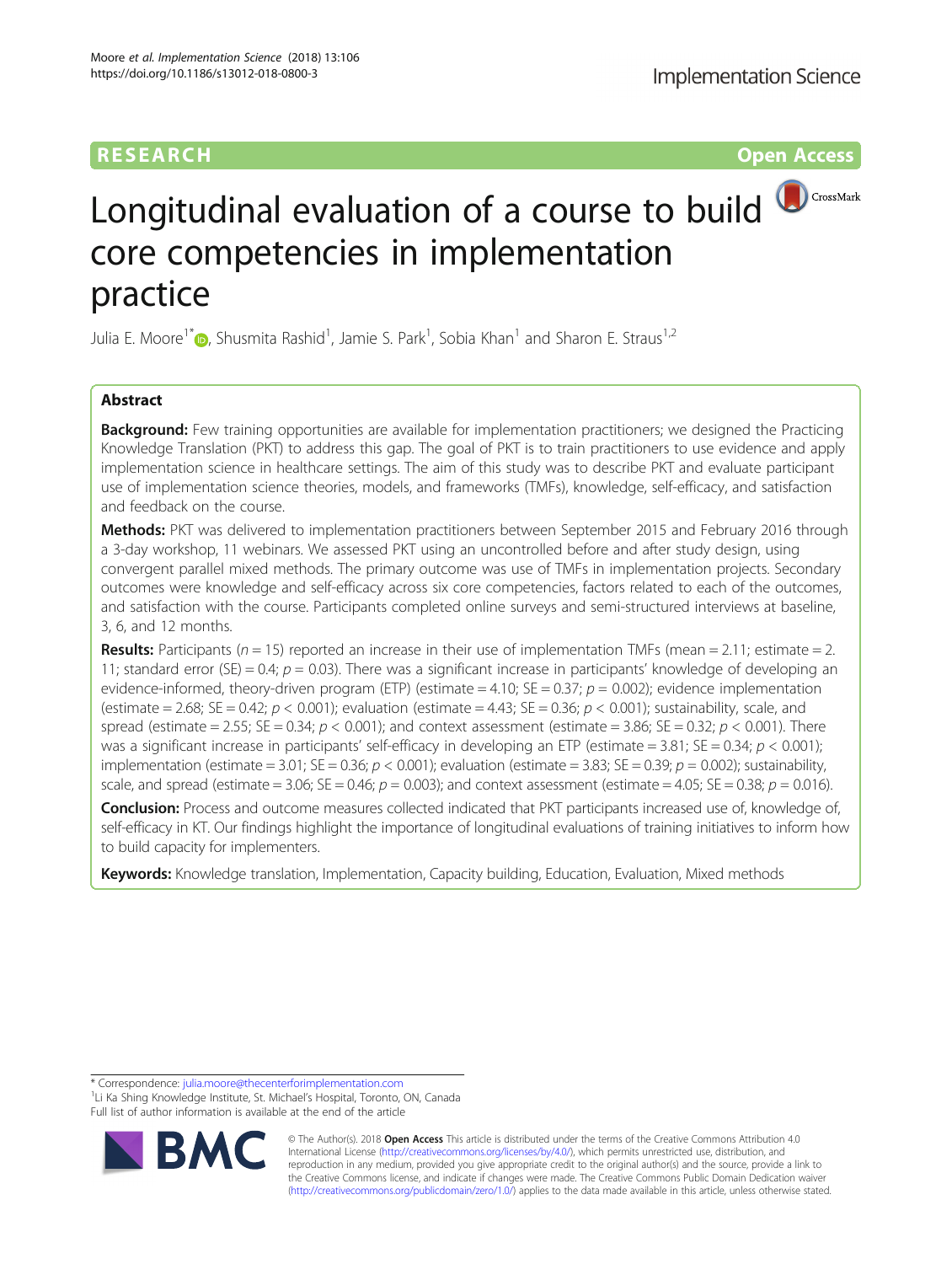## Background

Implementation science is a rapidly growing field in which significant advances in the methods and effectiveness of implementation interventions have been made [\[1](#page-11-0)–[3\]](#page-11-0). To keep abreast with the rapid advances in implementation science, there is a need to train implementers (i.e., those tasked with implementing healthcare evidence) to use the outputs of this science. While capacity building in implementation science is expanding, the targets of these courses are typically researchers and not implementers [[4](#page-11-0)–[9](#page-12-0)]. Courses that target implementers are largely focused on interpreting evidence and facilitating dissemination [\[10](#page-12-0)–[15](#page-12-0)]. These courses do not address an expressed need: in one survey of implementers, nearly 80% of respondents wanted to improve knowledge and skills related to implementation [[16\]](#page-12-0). Through surveys, interviews, and an in-person meeting conducted with over 200 Canadian implementers [\[17\]](#page-12-0), key barriers to applying evidence in practice were lack of organizational capacity (i.e., knowledge and skills) and organizational infrastructure to support implementation. Competency-based training for evidence implementers, which uses consistent standards and objective parameters to assess changes in participants' knowledge, skills, and outcomes [\[18,](#page-12-0) [19\]](#page-12-0), is one approach to meet the capacity demand. When we delivered this course, there were no existing core competencies for the practice of implementation. Core competencies for implementation science have been identified by various groups, which can serve as the basis for implementation practice core competencies  $[20-24]$  $[20-24]$  $[20-24]$  $[20-24]$ . More recently, the National Implementation Research Network developed a working draft of core competencies for an implementation specialist [[25\]](#page-12-0).

There is also a gap in the literature describing evaluations of training activities for implementation scientists and practitioners. In response to an editorial in Implementation Science that emphasized the need to rigorously evaluate capacity building initiatives to advance the science and practice of dissemination and implementation [\[26](#page-12-0)], several evaluations of training initiatives were published [[8,](#page-11-0) [22,](#page-12-0) [24](#page-12-0), [27](#page-12-0)]. However, to date, many of these studies evaluated training initiatives that targeted researchers with fewer focused on evidence implementation [[28](#page-12-0)].

Recognizing the need to provide training for implementers and the scarcity of courses, we developed and evaluated the Foundations in Knowledge Translation (KT) Training Initiative [\[29\]](#page-12-0) and used the findings from its evaluation to inform ongoing KT training initiatives. KT is the term used in Canada to describe dissemination and implementation. We designed the Practicing Knowledge Translation (PKT) course to build on what was learned from the Foundations in KT Training Initiative such as the importance of engaging teams, ensuring opportunities for long-term training and coaching, and

tailoring the course to the needs of the team members. Furthermore, for the PKT course, we added modules with more detail on mapping interventions to meet participants' needs that were identified in the Foundations of KT course. The goal of the PKT course is to provide training in how to use evidence and apply implementation science in healthcare settings. The aim of this study was to describe the PKT course and evaluate participant use of implementation science theories, models, and frameworks (TMFs), knowledge of, self-efficacy in KT, and satisfaction and feedback on the course.

#### Methods

## Intervention development Course content

The goal of the course was for participants to increase their use of TMFs, knowledge, skills, and self-efficacy in KT intervention development and implementation. Course content was framed using the knowledge-to-action (KTA) [[30](#page-12-0)] cycle, which guides implementation and incorporates behavior change theories, frameworks, and evaluation models [\[31\]](#page-12-0). The KTA cycle was selected because it was developed from a review of more than 30 planned action theories. PKT content was organized into four overarching topics: KT basics, developing an intervention, implementation, and evaluation and sustainability. Since operationalizing the KTA requires adding TMFs, we used Nilsen's taxonomy as the foundation for understanding and appropriately applying TMFs to each stages of the KTA [[31](#page-12-0)]. When possible, we used TMFs that were developed from reviews of the literature to inform course content. Additional file [1](#page-11-0) presents the methods and results to develop core competencies in implementation practice, which were used to inform course content.

#### Course structure and delivery

The overall course structure and delivery was informed by behavior change theory (the capability, opportunity, motivation–behavior theory [[32](#page-12-0)]), adult learning theory and practices [[33](#page-12-0)–[37\]](#page-12-0), evidence of effectiveness from systematic reviews [\[38](#page-12-0)–[40](#page-12-0)], and feedback from previous KT training initiatives [\[29](#page-12-0)]. We have provided a summary of course structure and delivery using components of the TIDieR framework [\[41\]](#page-12-0) (Table [1](#page-2-0)). More information on the PKT course is publically available online [https://](https://knowledgetranslation.net/education-training/pkt/) [knowledgetranslation.net/education-training/pkt/](https://knowledgetranslation.net/education-training/pkt/).

The course developers and facilitators had a wide range of experience including training in the fields of medicine, public health, adult education; expertise and academic training in conducting quantitative and qualitative research; and practical experience with implementing health and social services with multiple stakeholders in local, national, and international settings (Table [2](#page-3-0)).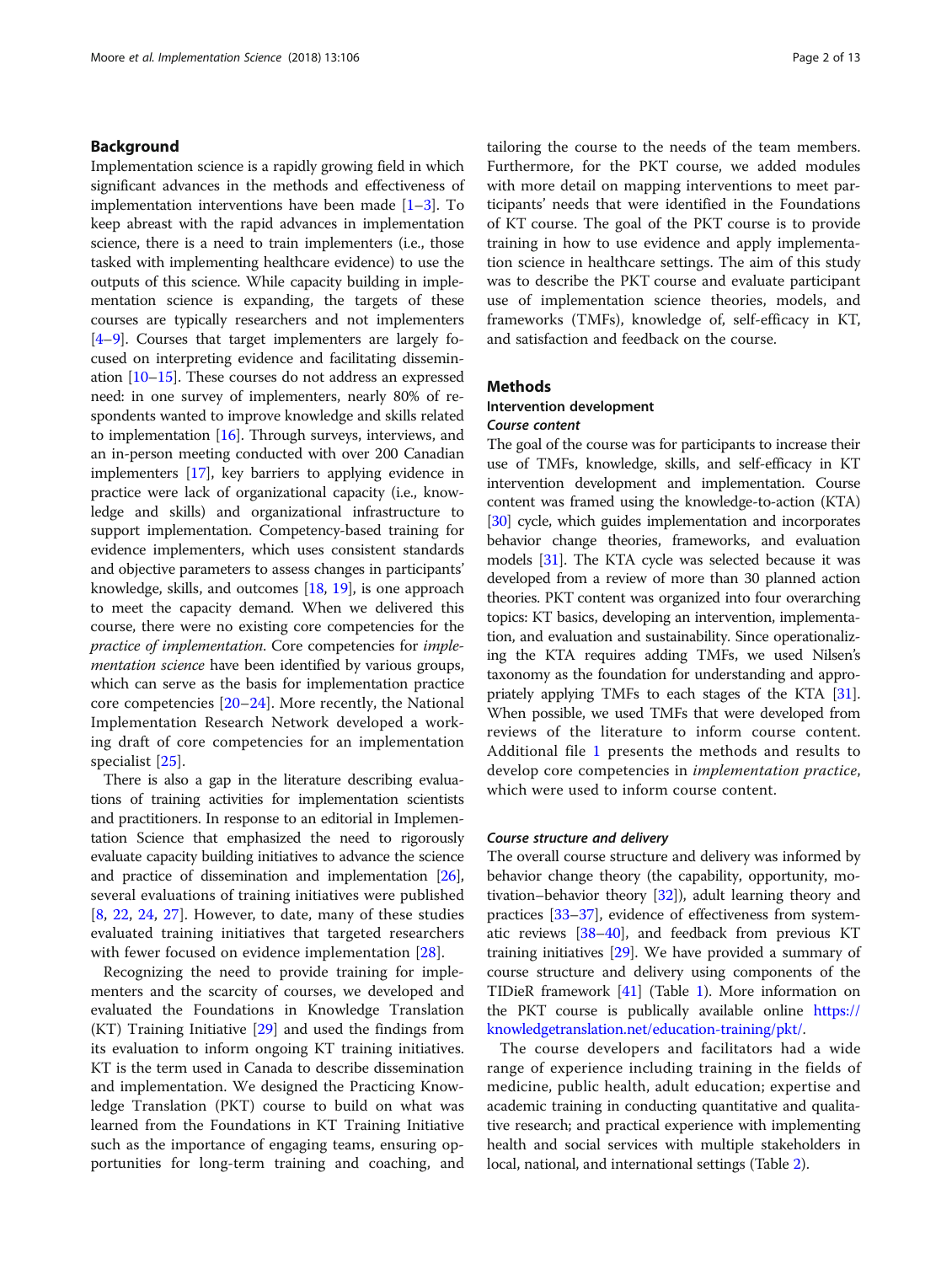<span id="page-2-0"></span>Table 1 Overview of the PKT course structure and delivery

| Intervention component (WHAT) | Mode of delivery (HOW)                                                                                                                                                                                                                                                                                                                                                                                                                                                                                             | Rationale (WHY)                                                                                                                                                                                                                                                                                                                                                                                                                                                    |
|-------------------------------|--------------------------------------------------------------------------------------------------------------------------------------------------------------------------------------------------------------------------------------------------------------------------------------------------------------------------------------------------------------------------------------------------------------------------------------------------------------------------------------------------------------------|--------------------------------------------------------------------------------------------------------------------------------------------------------------------------------------------------------------------------------------------------------------------------------------------------------------------------------------------------------------------------------------------------------------------------------------------------------------------|
| Content presentation          | • Delivered over 6 months and included<br>a 3-day in-person workshop and 11<br>synchronous webinars hosted on<br>WebEx, an online meeting platform.<br>· Instructors used interactive, large-group<br>lectures to present KT theories, models,<br>frameworks, and how to apply these in practice.<br>· Instructors engaged participants in discussion<br>about how the course content related to their<br>own projects.                                                                                            | • Workshop and webinar formats were informed<br>by evidence reviews of continuing education<br>meetings and workshops [39] and internet-based<br>learning in health professions [40].<br>· Interactive large-group learning components such<br>as enabling participants to add new knowledge<br>to existing knowledge and connect concepts to<br>their own work were informed by transformative<br>adult learning [33] and experiential learning [35]<br>concepts. |
| Activities                    | • Individuals were asked to identify their KT<br>learning goals.<br>• Real-time activities during the workshop and<br>webinars were used to encourage individual<br>exploration of KT content.<br>· Some activities were designed as small group<br>work on a common problem and other activities<br>focused on having participants apply content to<br>their own projects.<br>· Self-reflection activities encouraged participants<br>to reflect on progress towards their learning goals.                        | • Activities provided participants with opportunities<br>to apply and reinforce learning [32].<br>• Activities were designed based on andragogy<br>principles to enable self-directed learning and<br>increase engagement, understanding, and<br>application of new content [53].                                                                                                                                                                                  |
| Assignments and feedback      | • Participants were asked to complete assignments<br>after each webinar.<br>• Assignments included a knowledge-testing<br>component and an applied component<br>(i.e., participants were asked to apply course<br>content to their projects).<br>· Instructors provided tailored feedback on each<br>assignment to facilitate higher order thinking<br>and application of KT concepts. Assignment<br>assessment and feedback was used to encourage<br>participants to revisit, reflect, and revise their learning. | • Assignments were designed based on concepts<br>of transformative [33] and experiential learning<br>[35]. Feedback was provided based on principles<br>of effective feedback to facilitate adult learning [54].                                                                                                                                                                                                                                                   |
| Implementation facilitator    | • Each participant was assigned an implementation<br>facilitator to provide one-on-one support in<br>applying course content to their own work.<br>· The implementation facilitator was available to<br>participants by email and through 3 to 5 h of<br>scheduled one-on-one telephone calls.<br>· The implementation facilitator provided<br>feedback on activities, assignments, and<br>organizational capacity building plans.                                                                                 | • One-on-one learning support was used to<br>facilitate an individualized, supportive learning<br>environment to enhance learner engagement<br>and relevance of course content and increase<br>motivation in applying content [55, 56].                                                                                                                                                                                                                            |
| Access to resources           | · Participants received a resource package<br>and workbook that included assigned<br>readings, KT resources, and copies of the<br>presented slides.<br>Canvas [57], an online learning management<br>system, was used to share KT resources,<br>literature, and course content with participants<br>over the 6-month course.                                                                                                                                                                                       | • Easy access to a wide variety of KT resources<br>[40] was used to encourage autonomous and<br>independent learning and continued application<br>of KT content [51, 52].                                                                                                                                                                                                                                                                                          |
| Social learning opportunities | · In-person and online group discussions<br>facilitated social interaction among participants.<br>• Canvas was used to establish a virtual<br>community to facilitate learner-to-learner<br>and learner-to-instructor engagement and<br>continued communication.<br>• Canvas enabled participants and instructors<br>to post questions, discuss KT topics, and<br>share challenges, successes, and lessons learned.                                                                                                | • Online and in-person discussion and social<br>networking opportunities were informed by<br>social learning theory [58], and best practices<br>in facilitating learner engagement [36, 37].                                                                                                                                                                                                                                                                       |

## Course participants and recruitment

The PKT course was advertised between June and August 2015 using recruitment emails shared with the course developers' circle of contacts (e.g., implementation researchers, healthcare professionals, project and grant collaborators,

participants of previous KT training initiatives). Recruitment ads were posted in online forums and newsletters (e.g., KT Canada Newsletter, Canadian Knowledge Transfer and Exchange Community of Practice, British Columbia Knowledge Translation Community of Practice etc.). Interested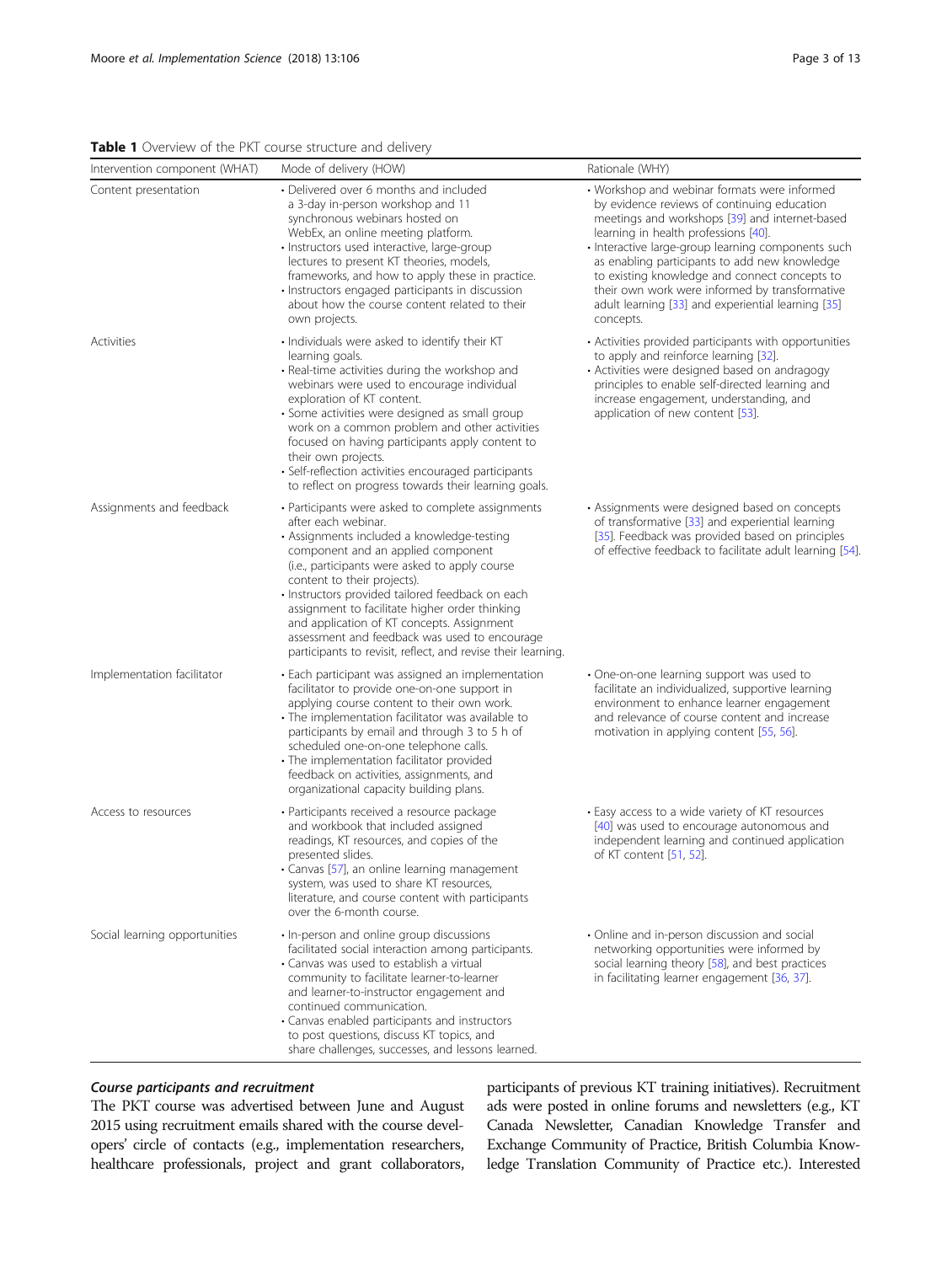<span id="page-3-0"></span>Table 2 Overview of the PKT course developers

| Course developer     | Area of expertise                                                                               |
|----------------------|-------------------------------------------------------------------------------------------------|
| Dr. Sharon E. Straus | Geriatric medicine, clinical<br>epidemiology, implementation<br>science.                        |
| Dr. Julia F. Moore   | Implementation science, prevention<br>science, children and youth mental<br>health, psychology. |
| Sobia Khan           | Applied health research, implementation<br>science, public health.                              |

participants were invited to complete an application describing their roles, previous experience with implementation, and their interest in participating in PKT. They were also asked to briefly describe project(s) they worked on, their learning goals, and anticipated benefits of participating in PKT. Two course developers reviewed the 19 applications received to assess alignment of the course objectives with applicants' learning goals and interest in participating, scope and relevance of the identified project(s), and applicants' position to impact healthcare outcomes. Eligible participants included clinicians, researchers, healthcare managers, and policy makers.

#### Evaluation

The PKT course was offered between September 2015 and February 2016 and was assessed using an uncontrolled before and after study design and a process evaluation, using convergent parallel mixed methods [\[42,](#page-12-0) [43\]](#page-12-0). Quantitative and qualitative data were collected concurrently to converge findings and provide a robust analysis.

#### **Outcomes**

The primary outcome was participants' use of TMFs in implementation projects. We developed a six-item questionnaire to assess participant use of implementation TMFs (Additional file [2:](#page-11-0) Part 3—Current KT practice). Each question aligned with one core competency (e.g., use behavior change theory to develop a program). Participants responded to questions using a 5-point scale from "never" to "always." Secondary outcomes were knowledge and self-efficacy across the six core KT competencies (Additional file [2](#page-11-0): Part 1—Knowledge; Part 2—Self-efficacy). These knowledge and self-efficacy questions mapped to the core competencies and indicators (Additional file [1\)](#page-11-0). There were 4 to 11 questions per core competency; mean scores were created for each core competency at each time point. For each knowledge question, participants were asked to rate "I currently have a high level of knowledge in…" for each core competency indicator on a scale from 1 to 7 (strongly disagree to strongly agree). For self-efficacy questions, they were asked to respond to the statement "I am confident in my ability to do the following activities in practice" using a similar Likert scale from 1 to 7. Participants were asked seven questions about course satisfaction (Additional file [2:](#page-11-0) Part 4—Participant satisfaction).

#### Data collection

Participants completed online surveys on FluidSurveys at baseline, 3, 6, and 12 months after the start of the course to assess use of TMFs, knowledge, self-efficacy, and factors affecting each of these outcomes, using Likert scales from 1 (strongly disagree) to 7 (strongly agree). To maximize response rates, reminders were sent at 1-, 3-, and 7-week intervals after the initial email [\[44](#page-12-0)]. Demographic data included the number of years participants had worked in healthcare (Table 3). Participants participated in semi-structured interviews at 3, 6, and 12 months after the start of the course to explore changes in use of TMFs, knowledge, self-efficacy, factors related to use of TMFs, knowledge, and self-efficacy. The semi-structured interview guide was developed to elicit feedback on the participant's implementation project, use of implementation TMFs, knowledge, self-efficacy, and course satisfaction (see Additional file [3](#page-11-0)). All interviews were audio recorded and transcribed; transcripts comprised the primary source of data.

#### Data analysis

Quantitative analyses were conducted using SPSS v 20 (Chicago, IL). To determine if participant outcomes differed over time, multilevel modeling was used with a first-order autoregressive covariance matrix. We used a maximum likelihood estimation model, estimated multiple models to determine the correct error structure using a

Table 3 Participant characteristics and demographics

| Demographic characteristic ( $n = 15$ )   | n              | %  |
|-------------------------------------------|----------------|----|
| Geographic location                       |                |    |
| Ontario, Canada                           | 6              | 40 |
| Alberta, Canada                           | $\mathfrak{D}$ | 13 |
| British Columbia, Canada                  | 1              | 7  |
| Ethiopia                                  | 2              | 13 |
| Kosovo                                    | 1              | 7  |
| Saskatchewan, Canada                      | 1              | 7  |
| Tanzania                                  | $\mathfrak{D}$ | 13 |
| Type of organization                      |                |    |
| Healthcare organization                   | 7              | 47 |
| Government organization                   | 4              | 27 |
| University                                | 4              | 27 |
| Years of experience working in healthcare |                |    |
| More than 10 years                        | 8              | 53 |
| $5-10$ years                              | 4              | 27 |
| 1-4 years                                 | 1              | 7  |
| Less than 1 year                          | 2              | 13 |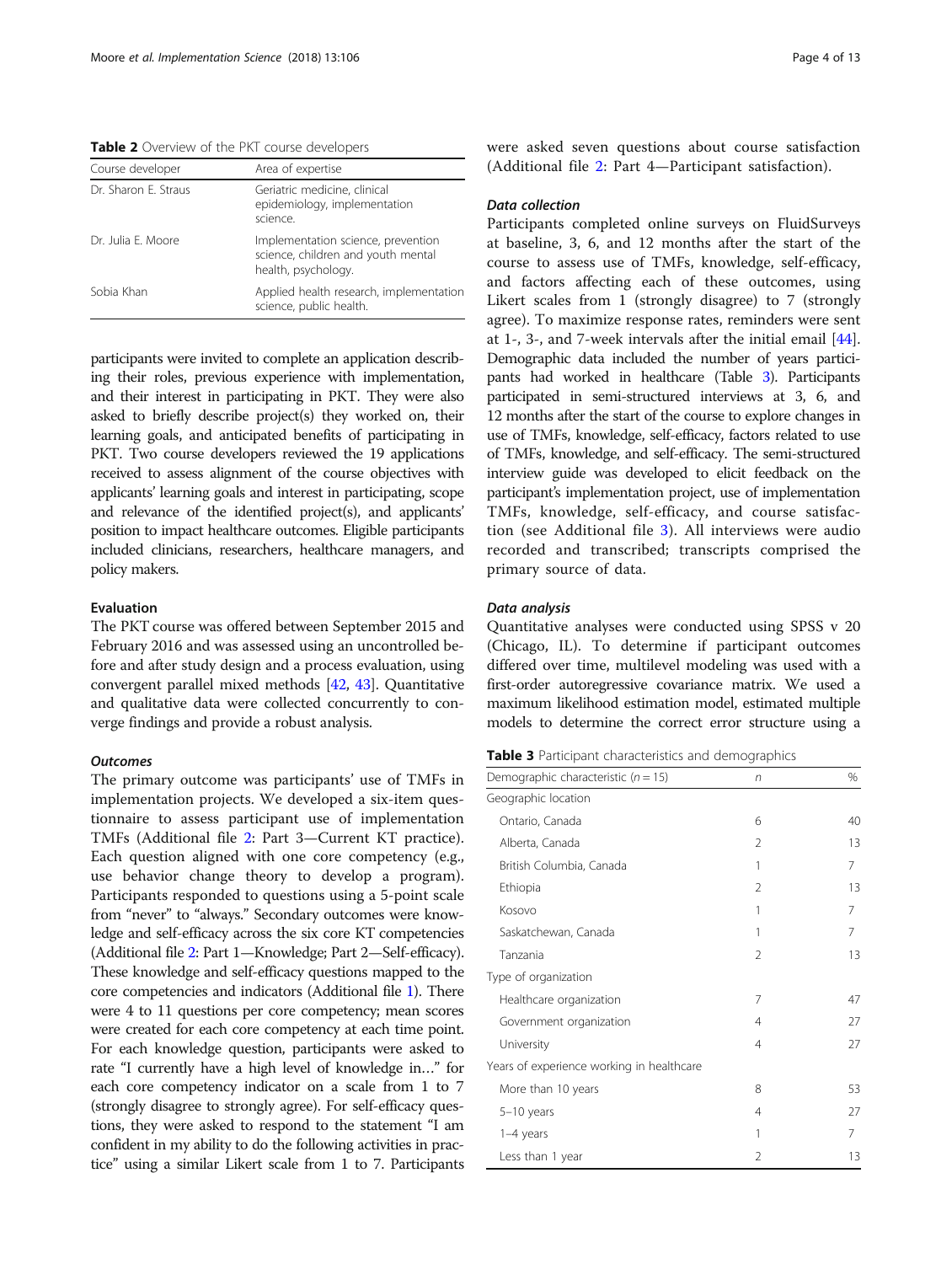two-level model with "time" at level 1 and "between-person" variance at level 2; models were chosen based on the Schwarz's Bayesian criterion. Qualitative analyses were conducted with QSR NVivo 10 using a double-coded, thematic analysis approach [\[45\]](#page-12-0). Two independent analysts read four interview transcripts and developed an initial coding tree. Analysts read the four transcripts to familiarize themselves with the data and generated a list of initial codes to apply to the data. This list of codes formed the coding tree, which was then applied to the remaining transcripts, and the coding tree was iteratively refined through discussion. The codebook was systematically applied to the remainder of transcripts, and if any emergent themes appeared in the data, the coding tree was expanded. All data were double coded, and inter-rater reliability between the analysts was calculated using Cohen's kappa. Any coding discrepancies of between − 1 and 0.6 were discussed and resolved. Once all data were double coded, analysts used charting and visualization tools in NVivo to further explore the data and derive the main themes.

## Ethics approval

Ethics approval was obtained from the St. Michaels Hospital Research Ethics Board (#15-204). Written consent to participate in the course evaluation was obtained from all participants before course onset. Participation in the course evaluation was voluntary and not connected to course performance; no monetary compensation was awarded.

#### Results

## Evaluation

#### **Participants**

Of the 17 participants enrolled in the PKT course, 15 consented to participate in the course evaluation. The majority

of evaluation participants had more than 10 years' experience working in healthcare (53%), were female (73%), and based in Canada (67%) (Table [3\)](#page-3-0). Participants' attendance in webinars/workshops and assignment completion decreased over the course duration (Fig. 1).

## Response rates

Survey response rates among PKT participants decreased over the four time points; response was 80% at baseline  $(n = 12)$ , 80% at 3 months  $(n = 12)$ , 53% at 6 months ( $n = 8$ ), and 40% at 12 months ( $n = 6$ ). Of the survey participants, 87% completed surveys at two or more time points. Interview participation varied across the three time points: 40% at 3 months  $(n = 6)$ , 53% at 6 months ( $n = 8$ ), and 33% at 12 months ( $n = 5$ ). Of the interview participants, 56% participated in an interview at more than one time point (Fig. [2](#page-5-0)).

#### Change in participants' use of implementation TMFs

Participants reported an increase in their current use of implementation TMFs (mean = 2.11; estimate = 2.11; standard error (SE) = 0.4;  $p = 0.03$ ). Through the interviews, participants described a change in the way they designed, implemented, and assessed interventions and that they approached these activities in a more rigorous and systematic way since participating in the course (Table [4](#page-6-0)). At 3 months, some participants described that they sought opportunities to apply KT concepts and use resources provided in the workshop in their work. At 6 months, some participants reported applying TMFs directly in their work. At 12 months, some participants conveyed that they were completing steps of the KTA cycle they had not previously performed (e.g., conducting barrier/facilitator assessments, using frameworks such as

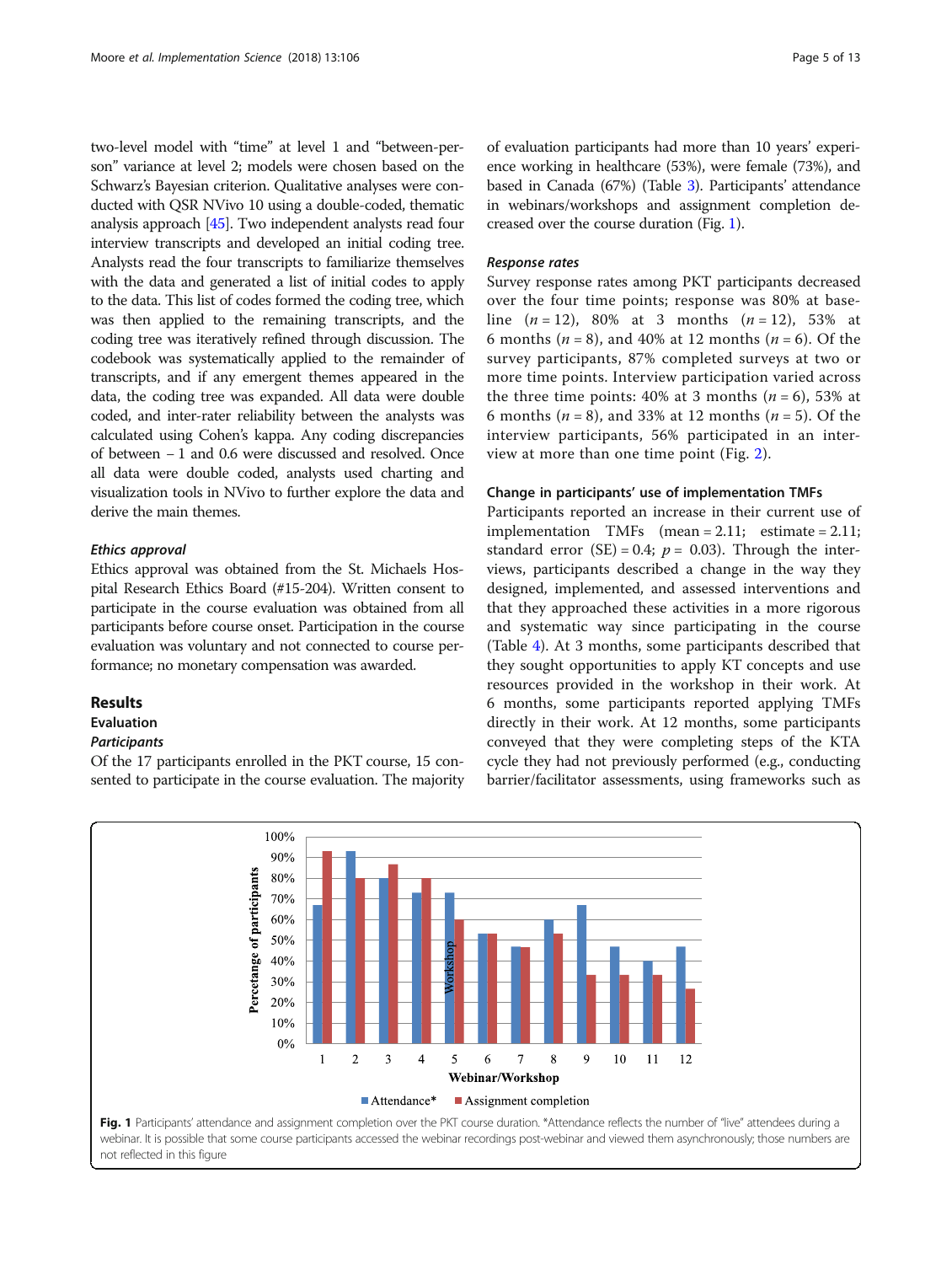<span id="page-5-0"></span>

the Theoretical Domains Framework and the Consolidated Framework for Implementation Research, developing evidence-informed, theory-driven programs (ETPs) and KT tools etc.). They also described using course resources on a regular basis to inform their work.

Participants described assessing projects underway in their organizations' to see if projects had been planned and implemented using implementation TMFs. Participants explained that they looked for ways to introduce KT concepts in their organization (e.g., through informal conversations, lunch and learn sessions, workshops). See Table [4](#page-6-0) for examples of participants' use of implementation TMFs at an organizational level.

## Factors influencing participants' use of implementation TMFs

## Complexity of KT

Participants said that it was challenging to apply implementation TMFs, since it was a slow, iterative, and complex process. Participants described requiring dedicated time to think through and systematically apply KT content learned through the course. Additionally, they thought their environment was not always conducive to applying KT, as they worked in a healthcare system with constant pressure to deliver quickly, and to make quick decisions and trade-offs to optimize time and resources. In some cases, applying implementation TMFs to projects that were mid-stream required participants to change the original plan (i.e., going backwards before being able to move forward). Participants described KT concepts as being helpful for project planning, but they found practical application to be challenging. Despite these challenges, participants recognized the benefits of applying implementation TMFs and how using KT concepts helped them make progress with their project, which reinforced their intention to use these concepts over time.

## Organization valuing KT

Using KT concepts within an organization required staff at home organizations, who did not participate in the course, to recognize the value of KT. A few participants mentioned challenges within their organizations, for example, feeling like they were a "lone ranger" as level of receptivity and support for KT varied. Complexity of KT concepts meant it was challenging for participants to find a balance between sharing in-depth information about KT versus providing sufficient information for others to use KT principles. Working with individuals in their organization who were knowledgeable about KT was perceived as being helpful in applying implementation TMFs at an organizational level.

## Organizational support and resources

Use of implementation TMFs at the organizational level was influenced by the alignment of KT with organizational priorities and interest (e.g., whether the organization prioritized the use of evidence-based KT interventions, placed emphasis on performance measurements and evaluation, had a supportive learning culture emphasizing continued professional development etc.). Some organizations prioritized KT (e.g., were tasked with a provincial agenda to give people KT support as part of their organization's portfolio). Other participants reported having support from their organization and leadership to use KT approaches, yet did not necessarily feel that there was understanding and support for the time and resources required to build KT capacity and infrastructure to conduct KT activities. Some participants realized that many of their organizations' projects were focused on and/or were funded for dissemination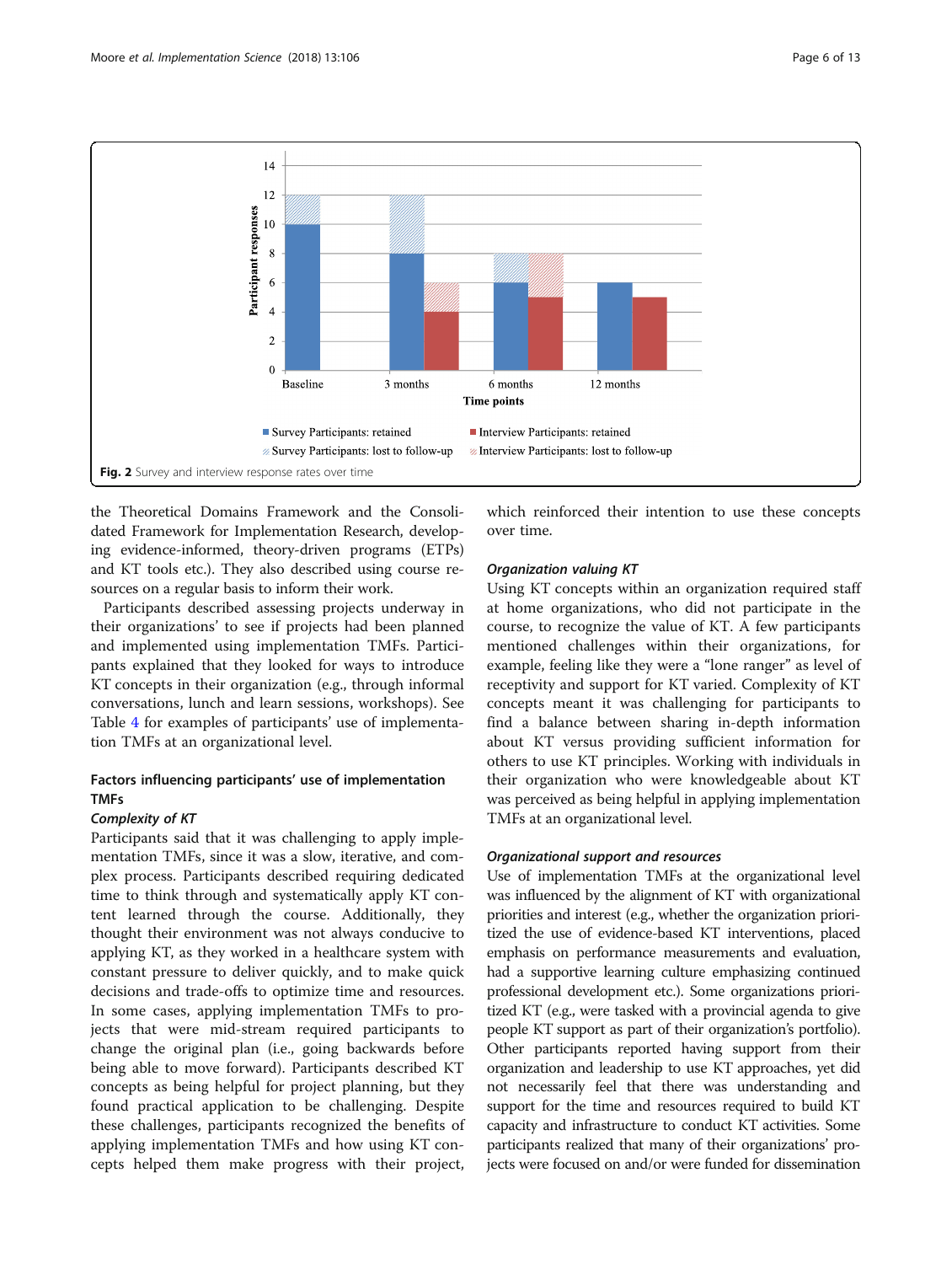<span id="page-6-0"></span>

| Time point                                                                         | Use of implementation TMFs                                                                                                                                                                                                                                                                                                                                                                                                                                                                                                                                                                                                                                                                                                                                             | Knowledge                                                                                                                                                                                                                                                                                                                                                                                                                                    | Self-efficacy                                                                                                                                                                                                                                                                                                          |
|------------------------------------------------------------------------------------|------------------------------------------------------------------------------------------------------------------------------------------------------------------------------------------------------------------------------------------------------------------------------------------------------------------------------------------------------------------------------------------------------------------------------------------------------------------------------------------------------------------------------------------------------------------------------------------------------------------------------------------------------------------------------------------------------------------------------------------------------------------------|----------------------------------------------------------------------------------------------------------------------------------------------------------------------------------------------------------------------------------------------------------------------------------------------------------------------------------------------------------------------------------------------------------------------------------------------|------------------------------------------------------------------------------------------------------------------------------------------------------------------------------------------------------------------------------------------------------------------------------------------------------------------------|
| 3 months                                                                           | my thinking about how to approach, not only KT,<br>"With the course, it's more about implementation<br>to actually achieve different kinds of results, and<br>so, that's been very different, and has changed<br>but other  other areas of work."-P105                                                                                                                                                                                                                                                                                                                                                                                                                                                                                                                 | " prior to starting this class, I would not have<br>theories and frameworks related to developing<br>Theory Driven Program] was. So now not only<br>one and I understand the purpose of why we<br>even known what an ETP [Evidence-informed<br>do I feel like I have a fairly good grasp about<br>would do that and I also am really interested<br>what it is, I also am comfortable with certain<br>in learning more about it as well"-P116 | "I do not feel confident in that regard, yeah I<br>feel like I need to, one, know more about it,<br>have opportunities for practical application<br>and two, do more like examples or sort of<br>of that"-P116                                                                                                         |
| 6 months                                                                           | "So the PKT course has been beautiful because it<br>enabled that process to move even faster. And I<br>things that I got from it, because I can see how<br>it's changed the way that I approach what I am<br>think that's why it's one of the most notable<br>doing."-P101                                                                                                                                                                                                                                                                                                                                                                                                                                                                                             | are and start working to overcome them if we<br>say, do not assume we know what the barriers<br>"the course really helped me step back and<br>supposed to be using this test, we cannot say<br>did not do a survey of the people that are<br>we truly know why they are or are not. So<br>that was really key learning for me"-P107                                                                                                          | lead  but I feel like I could actively participate<br>more confident. I do not think I'd say I would<br>knowledge of it, and so I think I am definitely<br>had literally had no confidence in executing<br>"So I guess before I had taken the course I<br>anything KT because I basically had no<br>on a team" $ P117$ |
| 12 months                                                                          | regularly, I have my favourite chapters that I<br>"So I have all the course modules printed in<br>my assignments, it's all organized,<br>go to again and again and again and so it's<br>they sit on my desk. I flip through them<br>still fairly fresh."-P105<br>binder, all                                                                                                                                                                                                                                                                                                                                                                                                                                                                                           | "It [KT] just leads to more thought provoking<br>discussions or thoughts at least for me as to<br>what else can I consider."-P117                                                                                                                                                                                                                                                                                                            | find the areas of the organization where it's<br>possible to actually make it happen."-P101<br>effective project. Now my job is to try and<br>"I know what I need to do to have a very                                                                                                                                 |
| Examples of participants' use of implementation<br>TMFs at an organizational level | facilitation, and funding to evaluate small-scale<br>Facilitated KT training session with interactive<br>• Organized a KT challenge, an opportunity for<br>healthcare leaders to share stories, examples,<br>insights or opinions and try to influence the<br>clinicians and researchers to receive training,<br>. Worked on projects where they would offer<br>Compiled and shared KT resources within<br>practice with researchers, clinicians, and<br>• Developed an overall KT plan for home<br>KT capacity building goals for<br>Established a KT hub or community of<br>activities for home organization<br>group to use KT approach.<br>implementation projects.<br>home organization<br>ecipients<br>and KT resources<br>organization<br>· Included<br>funding |                                                                                                                                                                                                                                                                                                                                                                                                                                              |                                                                                                                                                                                                                                                                                                                        |
|                                                                                    |                                                                                                                                                                                                                                                                                                                                                                                                                                                                                                                                                                                                                                                                                                                                                                        |                                                                                                                                                                                                                                                                                                                                                                                                                                              |                                                                                                                                                                                                                                                                                                                        |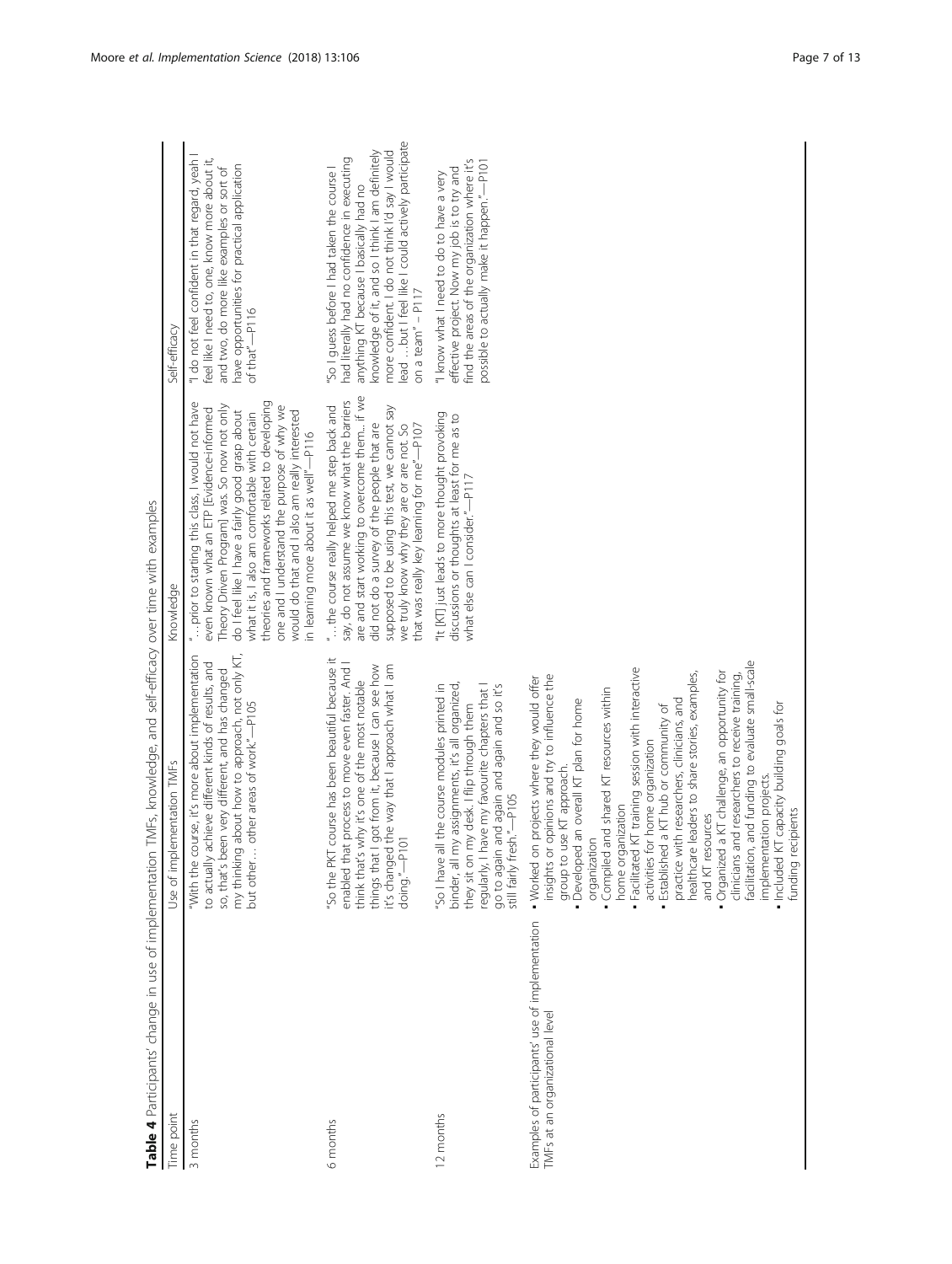rather than implementation. Others stated that their organization had competing priorities, such that non-KT projects took precedence.

## Change in knowledge

Across all time points, there was a significant increase in participants' knowledge in the following core competencies: developing an ETP (estimate = 4.10; SE = 0.37;  $p = 0.002$ ); evidence implementation (estimate = 2.68; SE = 0.42;  $p < 0.001$ ); evaluation (estimate = 4.43; SE = 0.36;  $p < 0.001$ ); sustainability, scale, and spread (estimate = 2.55;  $SE = 0.34$ ;  $p < 0.001$ ); and context assessment (estimate = 3.86; SE = 0.32;  $p < 0.001$ ; Table [5](#page-8-0)). Participants did not report an increase in knowledge in the core competency of stakeholder engagement and relationship building. During interviews, participants expressed that the course enabled them to deepen their understanding of KT (Table [4\)](#page-6-0). At 3 months, participants described experiencing a deeper understanding of what KT is and how to approach it, particularly the KT steps. At 6 months, these participants continued to express an increase in knowledge, shifting from a theoretical understanding to a more practical understanding as they were now incorporating KT concepts into their work. They recognized the need to be more systematic in thinking through the complexities and planning for effective implementation. At 12 months, participants emphasized their increased knowledge and described how they better understood the importance of using a theory to underpin activities for behavior change and assessing context, and of developing relationships and engaging end-users when planning for implementation, when compared to course onset.

## Factors influencing participants' change in knowledge

During the interviews, a number of participants stated that they had no prior exposure to KT; some said that they had started the course not knowing what KT was, yet knowing that they needed to learn it. Others described having no previous knowledge of KT, yet were able to recognize how some of the concepts overlapped with their previous training and experience in other fields (e.g., continuing professional development, project management, quality improvement, change management, behavior psychology etc.). Most of the participants who were aware of KT mentioned how they were already aware of and/or applying some of these concepts (e.g., using high-quality evidence for program selection, using an evidence-based approach for program implementation, assessing context, and engaging stakeholders etc.) in their work but had not identified these as KT concepts or were more familiar with using other terms to describe these approaches. They were able to link PKT course content to their previous learning, which helped

confirm and refine some of the work they were doing. A few participants had background knowledge of KT but described how they thought of KT in a slightly different way at course onset; for example, they had learned about KT from a theoretical perspective and were less familiar with its practical application. Participants who had received previous KT training mentioned that they had not been aware of the distinction between dissemination and implementation, and most of them were more knowledgeable about dissemination than implementation.

## Change in self-efficacy

There was a significant increase in participants' self-efficacy in developing an ETP (estimate = 3.81; SE = 0.34;  $p < 0.001$ ); implementation (estimate = 3.01; SE = 0.36;  $p < 0.001$ ); evaluation (estimate = 3.83; SE = 0.39;  $p = 0.002$ ; sustainability, scale, and spread (estimate = 3.06; SE = 0.46;  $p = 0.003$ ); and context as-sessment (estimate = 4.0[5](#page-8-0); SE = 0.38;  $p = 0.016$ ; Table 5). At 3 months, participants indicated that although they were comfortable with course concepts, they required opportunities for application of these concepts to enhance their confidence in applying TMFs. During the 6-month interviews, participants, particularly those who had identified as not having previous KT experience, noted an increase in confidence in their KT work. Some participants expressed that they did not yet feel comfortable leading a KT project on their own but would feel comfortable participating in conversations about KT and contributing ideas in meetings in their home organizations. At 12 months, participants indicated gaining confidence in performing KT activities and feeling like they were prepared to use KT concepts when needed. Participants anticipated gaining experiential self-efficacy through opportunities to apply their course learning to their work (Table [4\)](#page-6-0).

## Factors influencing participants' change in self-efficacy

Although there was a reported increase in self-efficacy across all core competencies, participants reported needing direction and support from KT experts to reinforce confidence, particularly when building KT capacity in their home organizations. Participants indicated that their confidence in applying implementation TMFs was influenced by their roles (e.g., whether or not they had roles, which involved applying implementation TMFs as part of their daily work), level of experience within their role (e.g., whether they were advanced practitioners or beginners), and scope of practice (e.g., whether they were frontline implementers themselves or responsible for supporting front-line implementers). For example, one participant described how her role was to be a KT resource person for her organization and participate in tasks such as providing feedback on KT sections on grant proposals; she perceived this role helped to reinforce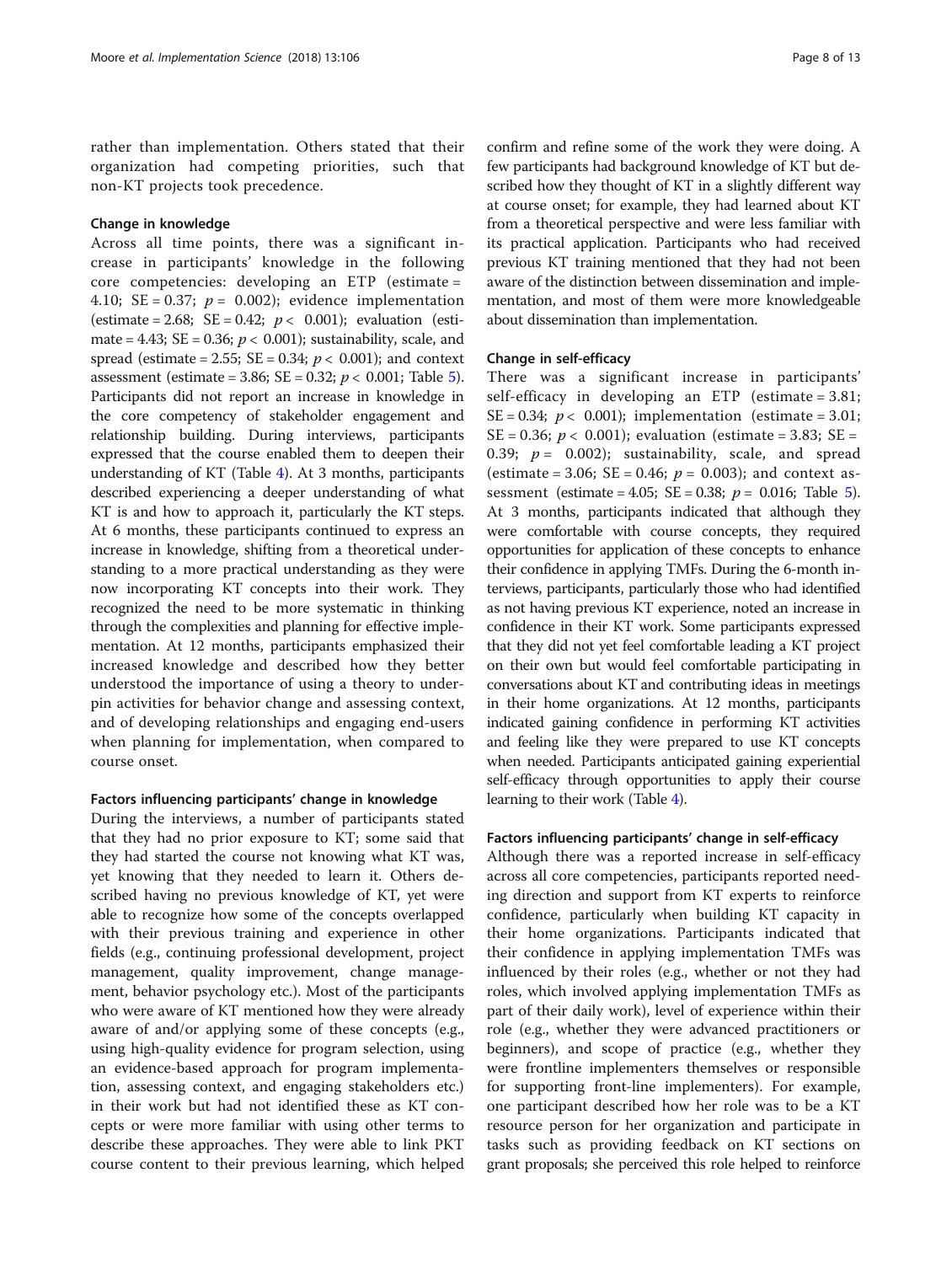<span id="page-8-0"></span>

|              | Table 5 Descriptive statistics and fixed effects estimates for knowledge, self-efficacy, KT practice, and satisfaction over time |                      |                      |                      |                       |                |           |       |          |          |                |
|--------------|----------------------------------------------------------------------------------------------------------------------------------|----------------------|----------------------|----------------------|-----------------------|----------------|-----------|-------|----------|----------|----------------|
| Outcome      | Core competency                                                                                                                  | Baseline (mean + SE) | 3 months (mean + SE) | 6 months (mean + SE) | 12 months (mean + SE) | C              | ₩         | Щ     | Sig      | Estimate | Std error      |
|              | Use of implementation TMFs                                                                                                       | $2.11 \pm 0.40$      | $2.58 \pm 0.40$      | $2.82 \pm 0.51$      | $4.38 \pm 0.61$       | $\overline{4}$ | 3 (36.78) | 3.39  | $0.033*$ | 2.11     | $\overline{0}$ |
|              | Knowledge Developing an ETP                                                                                                      | $4.10 \pm 0.37$      | $5.20 \pm 0.37$      | $5.95 \pm 0.42$      | $5.53 \pm 0.48$       | $\frac{5}{2}$  | 3(23.27)  | 6.88  | $0.002*$ | 4.10     | 037            |
|              | Implementation                                                                                                                   | $2.68 \pm 0.42$      | $4.62 \pm 0.42$      | $5.64 \pm 0.50$      | $5.41 \pm 0.56$       | $\overline{4}$ | 3(23.24)  | 11.54 | $0.001*$ | 2.68     | 0.42           |
|              | Evaluation                                                                                                                       | $4.43 \pm 0.36$      | $4.73 \pm 0.36$      | $5.98 \pm 0.39$      | $6.09 \pm 0.43$       | $\overline{4}$ | 3 (23.36) | 10.07 | $0.001*$ | 4.43     | 0.36           |
|              | Sustainability, scale, and spread 2.55 ± 0.34                                                                                    |                      | $3.60 \pm 0.34$      | $4.73 \pm 0.42$      | $5.24 \pm 0.47$       | $\overline{4}$ | 3(24.50)  | 9.47  | $0.001*$ | 2.55     | 0.34           |
|              | Context assessment                                                                                                               | $3.86 \pm 0.32$      | $4.91 \pm 0.32$      | $5.51 \pm 0.36$      | $5.44 \pm 0.40$       | $\overline{4}$ | 3 (23.88) | 10.92 | $0.001*$ | 3.86     | 0.32           |
|              | and relationship building<br>Stakeholder engagement                                                                              | $4.77 \pm 0.33$      | $5.03 \pm 0.33$      | $5.30 \pm 0.37$      | $5.36 \pm 0.42$       | $\overline{4}$ | 3 (25.19) | 0.86  | 0.48     | 4.77     | 0.33           |
|              | Self-efficacy Developing an ETP                                                                                                  | $3.81 \pm 0.34$      | $5.14 \pm 0.34$      | $5.41 \pm 0.40$      | $5.82 \pm 0.45$       | $\overline{4}$ | 3 (24.68) | 9.09  | $0.001*$ | 3.81     | 0.34           |
|              | Implementation                                                                                                                   | $3.01 \pm 0.36$      | $4.63 \pm 0.36$      | $5.10 \pm 0.41$      | $5.42 \pm 0.46$       | $\overline{4}$ | 3(24.73)  | 15.5  | $0.001*$ | 3.01     | 0.36           |
|              | Evaluation                                                                                                                       | $3.83 \pm 0.39$      | $4.21 \pm 0.39$      | $5.33 \pm 0.45$      | $5.97 \pm 0.50$       | $\overline{4}$ | 3 (24.68) | 6.87  | $0.002*$ | 3.83     | 0.39           |
|              | Sustainability, scale, and spread 3.06 ± 0.46                                                                                    |                      | $3.56 \pm 0.46$      | $5.45 \pm 0.55$      | $5.30 \pm 0.62$       | $\overline{4}$ | 3 (24.75) | 6.24  | $0.003*$ | 3.06     | 0.46           |
|              | Context assessment                                                                                                               | $4.05 \pm 0.38$      | $4.55 \pm 0.38$      | $5.32 \pm 0.42$      | $5.42 \pm 0.47$       | $\overline{4}$ | 3 (24.19) | 4.22  | $0.016*$ | 4.05     | 0.38           |
|              | Stakeholder engagement<br>and relationship building                                                                              | $4.49 \pm 0.36$      | $4.76 \pm 0.36$      | $5.26 \pm 0.42$      | $5.47 \pm 0.47$       | $\overline{4}$ | 3(25.77)  | 1.34  | 0.285    | 4.49     | 0.36           |
| Satisfaction |                                                                                                                                  |                      | $6.25 \pm 0.20$      | $6.62 \pm 0.23$      | $6.63 \pm 0.26$       | $\approx$      | 2 (12.85) | 2.08  | 0.17     | 6.25     | $\approx$      |
|              | statistically significant at p < 0.05                                                                                            |                      |                      |                      |                       |                |           |       |          |          |                |

ā,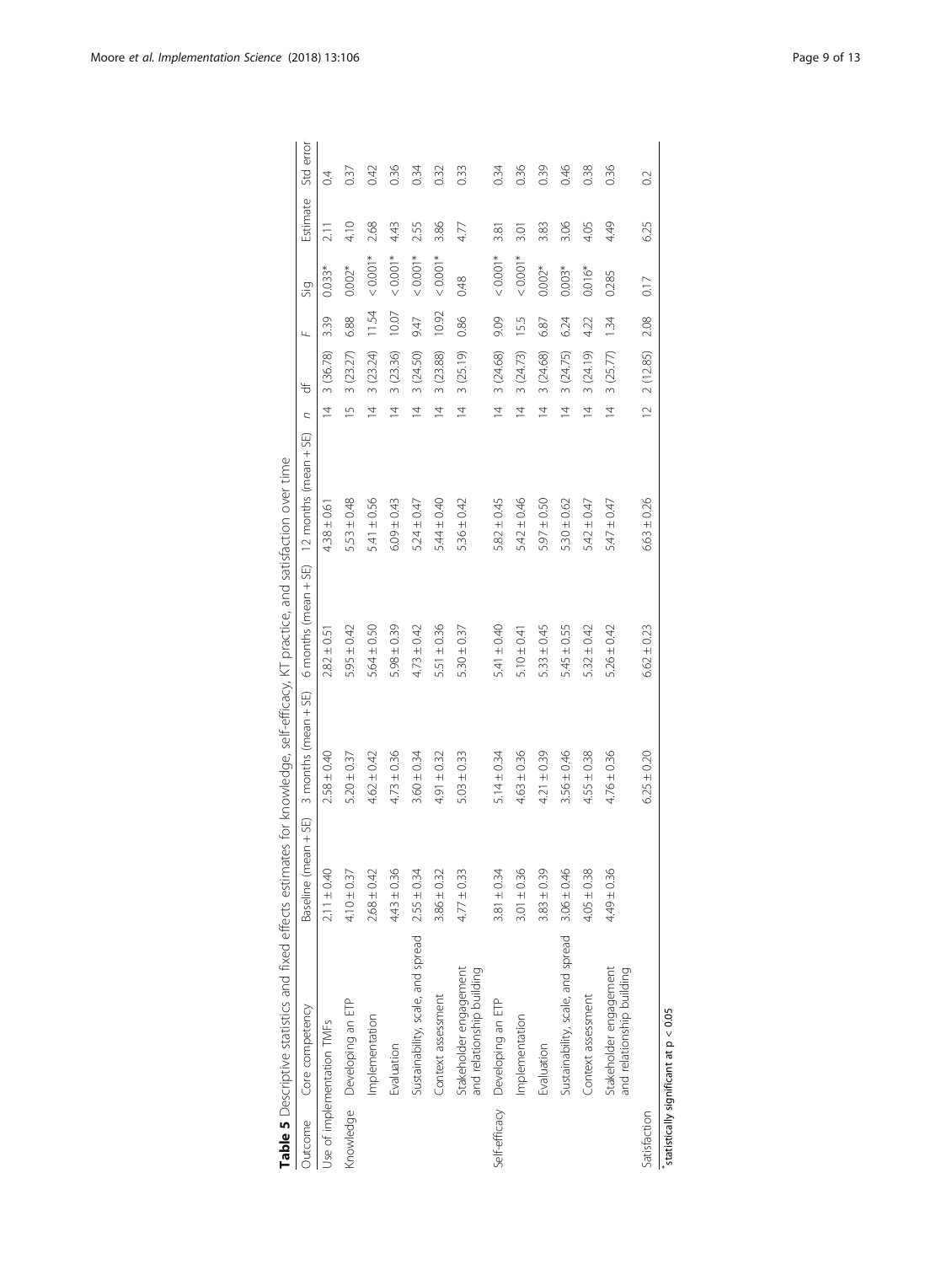self-efficacy in providing a KT perspective on projects. The opportunity to apply KT concepts to specific implementation projects was similarly perceived to increase participants' self-efficacy. Participants explained how participating in the course with a specific implementation project was helpful in allowing them to directly apply course concepts. Simple projects with a defined practice change and target audience were perceived to be easier than complex projects that required organizational and system-level change. Since having an active implementation project was recommended but not required for course participants, those participants without implementation projects said it would have been helpful to have an implementation project to make assignments more meaningful. These participants described how using hypothetical examples and hearing about other participants' projects helped demonstrate how concepts could be applied to the projects they were envisioning. Similarly, exposure to a variety of projects at different stages of implementation, through their own and other participants' projects, enabled participants to recognize how content could be applied at each stage and across different projects.

#### Course satisfaction

Participant satisfaction was high across all time points, means ranged from 6.25 to 6.63 on a 7-point scale. Participants highlighted key strengths of the course including its focus on having a practical lens to implementation, providing access to course facilitators, and the opportunity to network and learn from others. Participants expressed that they were highly satisfied with both the content and the format of the course, as the course allowed them to learn and feel prepared and confident to practice KT. They described that a key highlight of the course was the facilitators' encouragement throughout the course and the use of examples and analogies to explain complex concepts so that they were understandable and applicable.

Participants reported that the webinars and bi-weekly assignments helped them to stay abreast with course content, although this was reported by those who continued to complete webinars and assignments. The online learning component was perceived to provide easy access to course materials. The course materials were described as being very helpful and a good balance between in-depth theory and practical examples. Access to an implementation facilitator was perceived to have been a critical support for directly applying implementation TMFs to participants' own work. Participants appreciated feedback on assignments, particularly input on their ETP development and KT plans. Qualitative data on participant satisfaction is presented in Additional file [4.](#page-11-0)

Participants shared suggestions for improving the course (Table 6). Since delivering and evaluating this

Table 6 Examples of suggestions for improvement for PKT course content and components

| Components                           | Suggestions                                                                                                                                                                                                                                                                                                                                                                                                                                                                                                                                                                                                                                                                                                                                                                                                                                                                                                                                                                                                                                                                                                                                                                    |
|--------------------------------------|--------------------------------------------------------------------------------------------------------------------------------------------------------------------------------------------------------------------------------------------------------------------------------------------------------------------------------------------------------------------------------------------------------------------------------------------------------------------------------------------------------------------------------------------------------------------------------------------------------------------------------------------------------------------------------------------------------------------------------------------------------------------------------------------------------------------------------------------------------------------------------------------------------------------------------------------------------------------------------------------------------------------------------------------------------------------------------------------------------------------------------------------------------------------------------|
| Content                              | • Compare KT concepts and terminology with terminology from other fields (e.g., change management, quality<br>improvement, project management) to highlight where the concepts relate/differ.<br>· Course places more emphasis on targeting individual change than change at an organization or system level.<br>• Reinforce some concepts and provide additional opportunities to practice and receive feedback on certain<br>concepts (e.g., mapping, developing logic models, and motivational interviewing).<br>• Provide more training on developing skills and best practices related to facilitation others in the use of<br>implementation TMFs.<br>· Balance level of detail consistently across different topics areas (e.g., course spent more time on<br>implementation but less time on dissemination, evaluation, and sustainability).<br>• Consider introducing evaluation and sustainability earlier to start thinking about how to plan for these in the<br>beginning.<br>• Use one example throughout to help consolidate understanding; also have diversity of examples so there is a<br>balance between clinical, public health, and policy level examples |
| Webinars, activities and assignments | • Increase engagement of participants during webinars by having each participant take turns in sharing an<br>overview or examples from their own projects, present a recap of a topic area, share thoughts on assigned<br>readings, or share rationale behind answers during webinar activities<br>· Increase opportunities to interact with other participants via online learning platform, Canvas, by including<br>group assignments where participants have the option of pairing up or working in small groups on some<br>assignments, increase facilitated discussion posts where participants are asked to reflect on a specific topic<br>or reading<br>· Share reminders/prompts about webinar and assignment schedule including specific dates during each<br>webinar and on Canvas.<br>. Establish and maintain community of practice among course participants to share resources, support,<br>project success stories, and lessons learned beyond the end of the course.                                                                                                                                                                                           |
| Facilitation                         | • Have more structured implementation facilitation and systematic way of supporting learners by identifying<br>a facilitator at the beginning of the course and clarify facilitator's role to ensure regular/periodic facilitation<br>support throughout the duration of the course, having designated time to meet with facilitator during<br>in-person workshop to describe project and gain specific guidance on applying content, shifting office<br>hours to scheduled facilitation sessions to increase participants' likelihood of accessing facilitation support.<br>• Have follow-up check-in support 1 year post-course.                                                                                                                                                                                                                                                                                                                                                                                                                                                                                                                                             |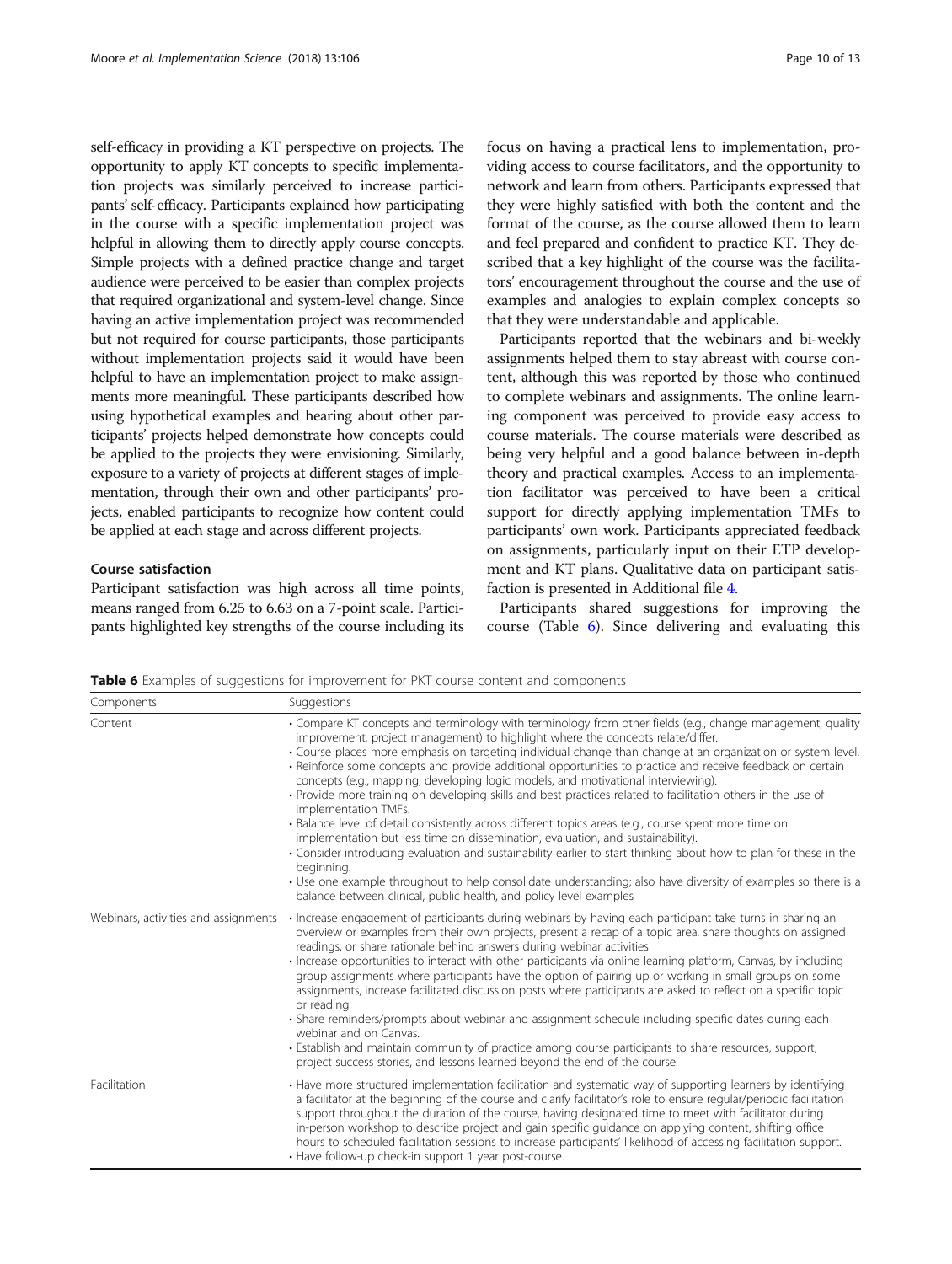iteration of the PKT course, we delivered the course 7 times with an effort to address these improvement suggestions. Changes included an increased focus on engaging stakeholders, building relationships and gaining implementation buy-in. We encouraged applicants from the same organizations to participate together to optimize impact within the organization. Within the larger workshops, we organized participants at similar levels and roles (e.g., policy makers vs. researchers vs. health care managers etc.) for small group activities to foster discussions based on collective experiences. We continue to identify ways to increase the affordability and sustainability of this course, such as providing online courses.

## **Discussion**

Six core competencies were used to develop, deliver, and evaluate the PKT course (see Additional file [1](#page-11-0)). Participation in the PKT course was associated with increased use of implementation TMFs, knowledge, and self-efficacy over the duration of the course, and these changes were sustained 12 months after course onset. After the course was completed, we observed statistically significant differences in all measured core competencies except stakeholder engagement and relationship building. We likely did not see a change in stakeholder engagement and relationship building because this was the least covered topic in the course with the least amount of concrete approaches that result in positive outcomes. Our observed outcomes were influenced by factors such as participant's role in their organization, stage and scope of their projects, and level of organizational and leadership support for using KT.

Findings from this evaluation are comparable with other studies evaluating dissemination and implementation training initiatives and identified a number of factors that can be leveraged to enhance future initiatives for implementers [\[22](#page-12-0), [24,](#page-12-0) [27](#page-12-0)]. Course facilitators can consider participants' previous experience with KT (e.g., beginner, intermediate, advanced) [[46](#page-12-0)] and fit with participants' previous learning and experience from other fields (e.g., terminology and concepts from physician education, project management, quality improvement, change management, behavior psychology etc.). Building upon previous knowledge can help scaffold and reinforce learning [[34](#page-12-0), [47](#page-12-0)]. To help increase self-efficacy in KT, training initiatives can link to participants' scope of practice (e.g., whether they are intervention developers, frontline implementers, or responsible for supporting front-line implementers) and opportunities to apply KT concepts. This is consistent with findings from other evaluations of dissemination and implementation research training programs [\[2](#page-11-0)]. In addition, experiential learning techniques such as problem-based learning can be leveraged to maximize skill transfer  $[48, 49]$  $[48, 49]$  $[48, 49]$ , and implementation

researchers and practitioners appreciate an emphasis on the application of theories through problem-based scenarios [[27](#page-12-0)]. This research is reflected in PKT course participants' reports that it was helpful to have their own project to work on throughout the course.

Consistent with other studies evaluating capacity building programs [[6,](#page-11-0) [24](#page-12-0), [27\]](#page-12-0), PKT participants valued informal opportunities to network with other implementers and navigate through challenges associated with using TMFs (e.g., how to identify and select appropriate TMFs, when and how to use them etc.) with others in the course. Several participants continued to connect and meet, and there was a course participant who switched organizations to work with another course participant. These networking opportunities can be used to leverage the knowledge and skills acquired through the course. Similar to other studies that have assessed the use of mentorship approaches in implementation science capacity building initiatives [[6,](#page-11-0) [46](#page-12-0), [50\]](#page-12-0), PKT participants valued having access to an implementation facilitator to provide support in applying course content to their work through regular check-ins and feedback.

This evaluation was unique in that we assessed reported use of TMFs at the organizational level, going beyond individual measures of knowledge and self-efficacy. Although all participants had some level of organizational support (i.e., the organization paid for them to attend), there was variability in organizational learning and absorptive capacity [\[51,](#page-12-0) [52](#page-12-0)]. The absorptive capacity of the organizations (including organizational priorities, organizational readiness, and buy-in) in combination with the participants' organization roles (e.g., being responsible for KT, having the influence or capacity to transform learning and processes embedded within the organization) affected participants' experiences in championing KT within the organization. These findings have implications for which participants/organizations should be accepted and for organizations in how they support participants after PKT.

Some limitations should be noted. First, we had a small sample size; the number of course participants was intentionally small to allow for individualized learning, support, and coaching. Second, survey and interview respondents' response rates decreased over time. Not all participants completed the surveys or interviews. It should be noted that the response rate was highest at the 3-month time point, suggesting there was greater engagement immediately after the workshop. It is possible that participants who were less engaged in the course did not participate in the assignments, surveys, and interviews; as a result, their perspectives and outcomes were not captured. There was also attrition in survey and interview participation over time due to changes in participant's role in their organization or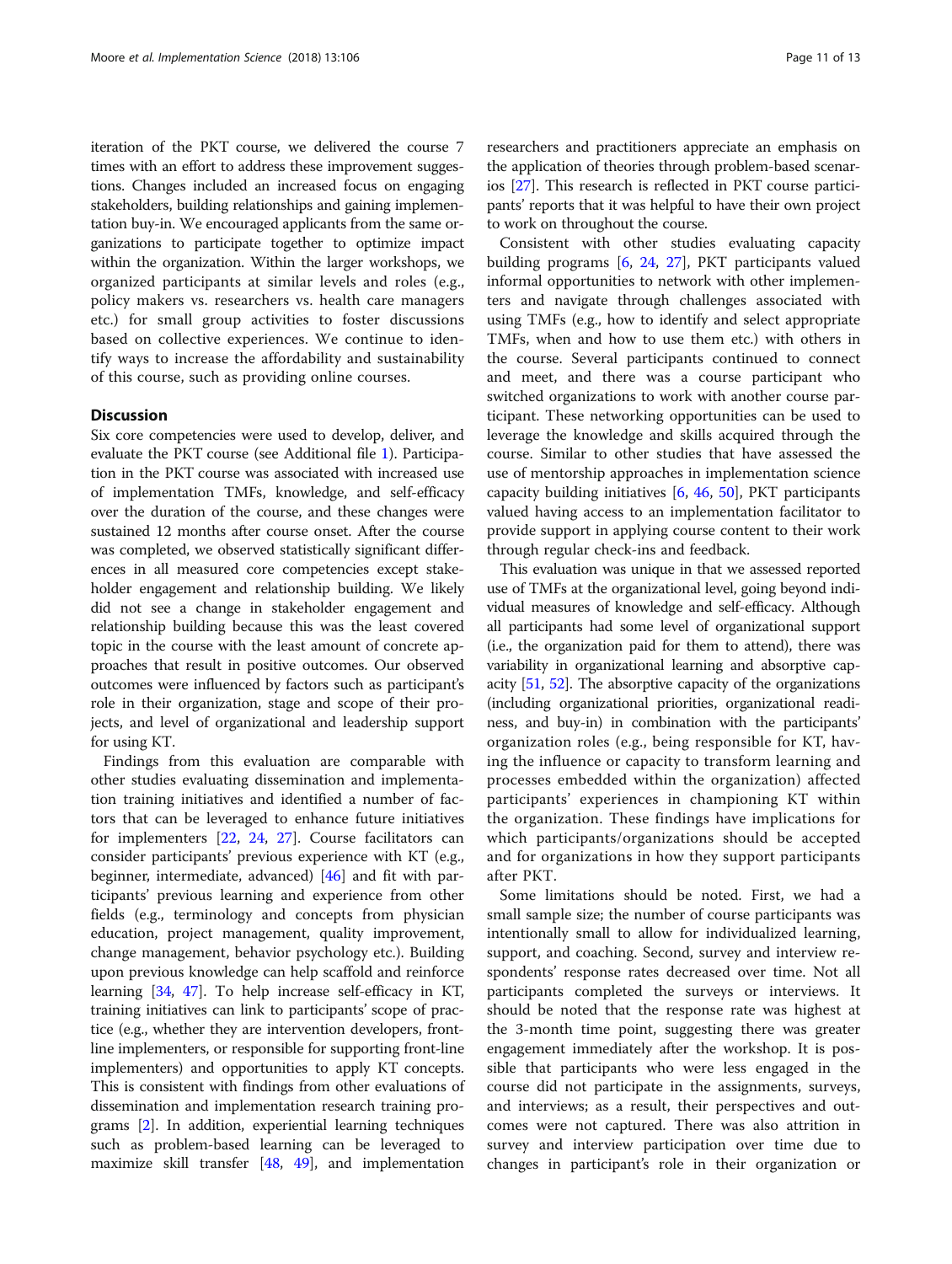<span id="page-11-0"></span>changes in their employment status. Third, we used a quasi-experimental research design without the use of a control group. For this reason, causal inferences regarding predictors and outcomes cannot be made. Fourth, our data were collected using self-report measures, some of which had not been assessed for validity, specifically those measuring knowledge, self-efficacy, and use of TMFs. However, the survey results were consistent with the interview results. Fifth, we assessed outcomes at the level of individual course participants; outcomes at an organizational level warrant further exploration.

As healthcare systems seek new approaches to increase capacity in effective evidence-based implementation, the PKT course can be used as a model to inform how to develop, deliver, and tailor continuing professional development initiatives to help build capacity at individual and organizational levels. The core competencies identified for the practice of implementation can help organizations and decision makers assess and monitor competencies of practitioners so they can identify and address capacity gaps and needs to enhance their implementation efforts. Next steps for future research include developing a valid and reliable measure of practitioners' knowledge and self-efficacy and adapting valid, reliable tools to measure change in behavior, intention to use, and actual use of implementation science.

## Conclusion

Process and outcome measures collected over 12 months indicated that participation in the PKT course increased participants' knowledge, self-efficacy, and use of implementation TMFs and the factors that moderated these outcomes such as participation in a network of learners. Our findings highlight the importance of conducting longitudinal evaluations of training initiatives to help inform how to build capacity for implementers.

## Additional files

[Additional file 1:](https://doi.org/10.1186/s13012-018-0800-3) Implementation practice core competencies. (DOCX 22 kb) [Additional file 2:](https://doi.org/10.1186/s13012-018-0800-3) PKT evaluation survey. (DOCX 550 kb) [Additional file 3:](https://doi.org/10.1186/s13012-018-0800-3) PKT evaluation interview guide. (DOCX 29 kb) [Additional file 4:](https://doi.org/10.1186/s13012-018-0800-3) Course satisfaction-qualitative data. (DOCX 14 kb)

#### Abbreviations

ETP: Evidence-informed, theory-driven program; KT: Knowledge translation; KTA: Knowledge-to-action; PKT: Practicing knowledge translation; SE: Standard error; TMFs: Theories, models, and frameworks

#### Acknowledgements

We would like to thank all of the participants in this study and would like to acknowledge Melissa and Sabrina Jassemi for all of their support and efforts in the organization of the "Practicing Knowledge Translation" course and in preparing the manuscript.

#### Funding

The project was funded by the Knowledge Translation Program.

#### Availability of data and materials

The datasets used and/or analyzed during the current study are available from the corresponding author on reasonable request.

#### Authors' contributions

JEM and SS conceived the study. JEM, SK, and SS developed the PKT course. SR provided input on the study design. SR and JP completed the data collection and analysis. JEM, SR, and JP drafted and revised the manuscript. SK and SS reviewed and provided input to the manuscript. All authors reviewed and approved the final manuscript. This manuscript represents the views of the named authors only and not those of their organizations or institutions.

#### Authors' information

SS holds a Tier 1 Canada Research Chair in Knowledge Translation and Quality of Care and the Mary Trimmer Chair in Geriatric Medicine at the University of Toronto.

#### Ethics approval and consent to participate

Ethics approval was obtained from the St. Michaels Hospital research ethics board (#15-204).

#### Consent for publication

Written consent to participate in the course evaluation was obtained from all participants before the start of the course. Participation in the research evaluation was voluntary and not connected to course performance. No monetary compensation was awarded.

#### Competing interests

The authors declare that they have no competing interests.

#### Publisher's Note

Springer Nature remains neutral with regard to jurisdictional claims in published maps and institutional affiliations.

#### Author details

<sup>1</sup>Li Ka Shing Knowledge Institute, St. Michael's Hospital, Toronto, ON, Canada.<br><sup>2</sup>Libiversity of Toronto, Toronto, ON, Canada. <sup>2</sup>University of Toronto, Toronto, ON, Canada.

Received: 11 April 2018 Accepted: 23 July 2018 Published online: 06 August 2018

#### References

- 1. Norton WE, Lungeanu A, Chambers D, Contractor N. Mapping the growing discipline of dissemination and implementation science in health. 2017;112 <https://doi.org/10.1007/s11192-017-2455-2>.
- 2. Chambers DA, Proctor EK, Brownson RC, Straus SE. Mapping training needs for dissemination and implementation research: lessons from a synthesis of existing D&I research training programs. Translational Behavioral Medicine. 2017;7:593–601. [https://doi.org/10.1007/s13142-016-0399-3.](https://doi.org/10.1007/s13142-016-0399-3)
- 3. Wensing M. Implementation science in healthcare: introduction and perspective. Z Evid Fortbild Qual Gesundhwes. 2015;109:97–102. [https://doi.org/10.1016/j.zefq.2015.02.014.](https://doi.org/10.1016/j.zefq.2015.02.014)
- 4. Morrato EH, Rabin B, Proctor J, Cicutto LC, Battaglia CT, Lambert-Kerzner A, et al. Bringing it home: expanding the local reach of dissemination and implementation training via a university-based workshop. Implement Sci. 2015;10:94. <https://doi.org/10.1186/s13012-015-0281-6>.
- 5. Meissner HI, Glasgow RE, Vinson CA, Chambers D, Brownson RC, Green LW, et al. The U.S. training institute for dissemination and implementation research in health. Implementation Science. 2013;8:12. <https://doi.org/10.1186/1748-5908-8-12>.
- 6. Proctor EK, Landsverk J, Baumann AA, Mittman BS, Aarons GA, Brownson RC, et al. The implementation research institute: training mental health implementation researchers in the United States. Implement Sci. 2013;8:105. <https://doi.org/10.1186/1748-5908-8-105>.
- 7. What is the MT-DIRC. MT-DIRC. 2018. [http://mtdirc.org/](http://mtdirc.org). Accessed 24 Nov 2017.
- 8. Marriott BR, Rodriguez AL, Landes SJ, Lewis CC, Comtois KA. A methodology for enhancing implementation science proposals: comparison of face-toface versus virtual workshops. Implementation Science : IS. 2016;11:62. [https://doi.org/10.1186/s13012-016-0429-z.](https://doi.org/10.1186/s13012-016-0429-z)